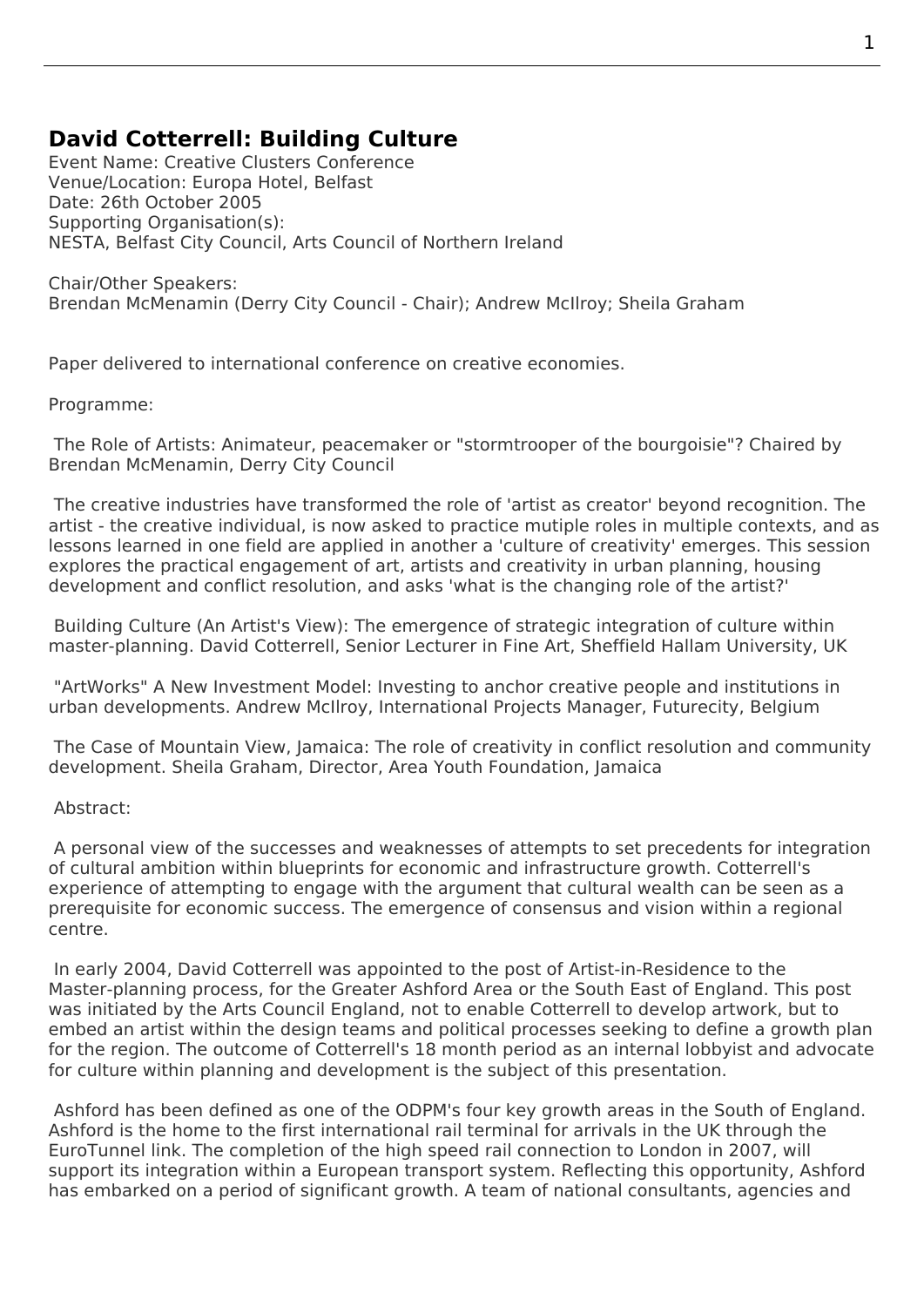government bodies have been assembled to deliver a masterplan for 35 years of development. Ashford has committed to delivering 29,000 new jobs and 31,000 homes over this period. The identity and priorities of this new urban centre, with a population similar to Cambridge, has been the subject of intensive study, consultation and debate. It represents an unusual opportunity to provide real engagement with the ideas of 'Sustainable Communities' and 'Integrated Transport Systems'. Ashford has suffered from strident planning decisions which have damaged the character and viability of this historic market town. A dominating ring-road, and surface car parking have fragmented the public realm and undermined the economic viability of the town centre. Ashford's connection with its wider residential communities has been strained. Its cultural facilities, cinemas, theatre, art galleries and museums, have been destroyed to accommodate road junctions, poor-quality commercial development and out of town facilities. The significant investment guaranteed by the master-planned period allows for a reevaluation of priorities and an attempt to integrate cultural, social and community development within the inevitable retail, leisure and housing growth.

 Cotterrell, was tasked with supporting opportunistic short-term interventions, public consultation and with trying to influence policy and planning. In the absence of identifiable cultural representation within the master-planning teams, Cotterrell was afforded access to all levels and areas of local government and agency activity.

 While developing an understanding of the mechanisms of local government and development agencies, Cotterrell began to assist the commissioning of international artists within commercial and public initiatives. These initial precedents provided evidence and momentum for a sustained debate focusing on the positioning of culture as a key objective within the masterplan. Benevolent, but fragmented initiatives by independent agencies and departments were supported and documented. Recognition of the need for enhanced awareness and interdisciplinary collaboration began to emerge. The completion and adoption of a cultural chapter within the masterplan, the emerging enthusiasm for a strategic development tariff and growing evidence of the importance of culture in facilitating economic growth, allowed for discussions to be initiated on the potential for the development of new models of cultural coordination and facilitation.

 As the residency draws to a close, Cotterrell is supporting the definition of a new and emboldened approach to curation and funding within a strategic growth project. The key facets of this initiative will involve the establishment of an inter-agency, independent curatorial body for Art and Architecture and An Endowment for the Arts. Cotterrell's reflections on Ashford's involvement, within a national cultural debate are the subject for this case study.